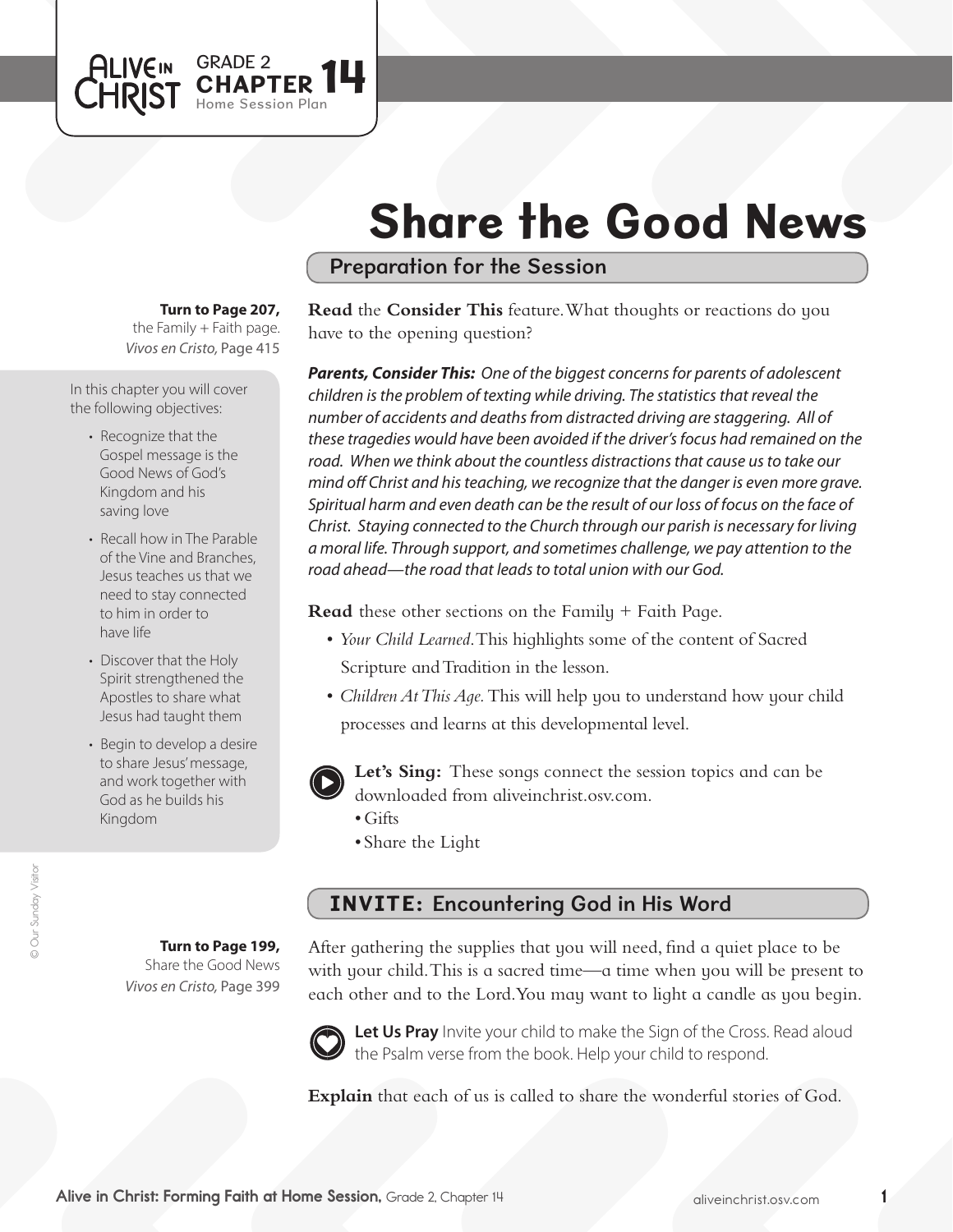Say: Let's listen and hear what Jesus said about those who believe in him.

**Guide** your child through the Preparing for God's Word Ritual you learned in the Introduction Session or play Track 1 of the Songs of Scripture CD.

- Proclaim God's Word in the Parchment Paper box on the page.
- Maintain several moments of silence.
- Ask: What did you hear God say to you today?

**Invite** your child to respond and also share what you heard.

Now, look at the *What Do You Wonder?* box.

*Say:* Jesus tells us to preach the Good News by our lives.We can do this in many ways, with both words and actions.

**Invite** your child to respond to the questions. Ask what else they might wonder about sharing the Good News.

## DISCOVER: Learning God's Truth

#### **Turn to Page 200,**

Someone Special *Vivos en Cristo,* Page 401

**Tell** your child to read aloud the first paragraph.

**Read** the following paragraph that continues on page 201. When you get to the highlighted word, **Gospel**, ask your child to go the Catholic Faith Words Box and read the definition. Then have your child explain it in his/her own words.

**Direct** your child to the picture. Ask: What do you think the people in this photo are doing?



**Proclaim** God's Word.

Ask: What happens to a branch if it gets cut off from a vine? (It dies.)

*Say*: If we get separated from Jesus, we will never know the happiness and peace that God the Father wants for us.



**Complete** the gold-star activity.

**Ask** your child to read the paragraph.

Ask: Where did they get their strength and courage? (from the Holy Spirit)

**Have** your child place his/her finger on the Catholic Faith Word, **proclaim**. Ask him/her to follow along as you read the definition from the Catholic Faith Words box on page 203.

**Turn to Page 201,**  Live as Followers *Vivos en Cristo,* Page 403

> **Turn to Page 202,** Taking Jesus'Message

*Vivos en Cristo,* Page 405

to Others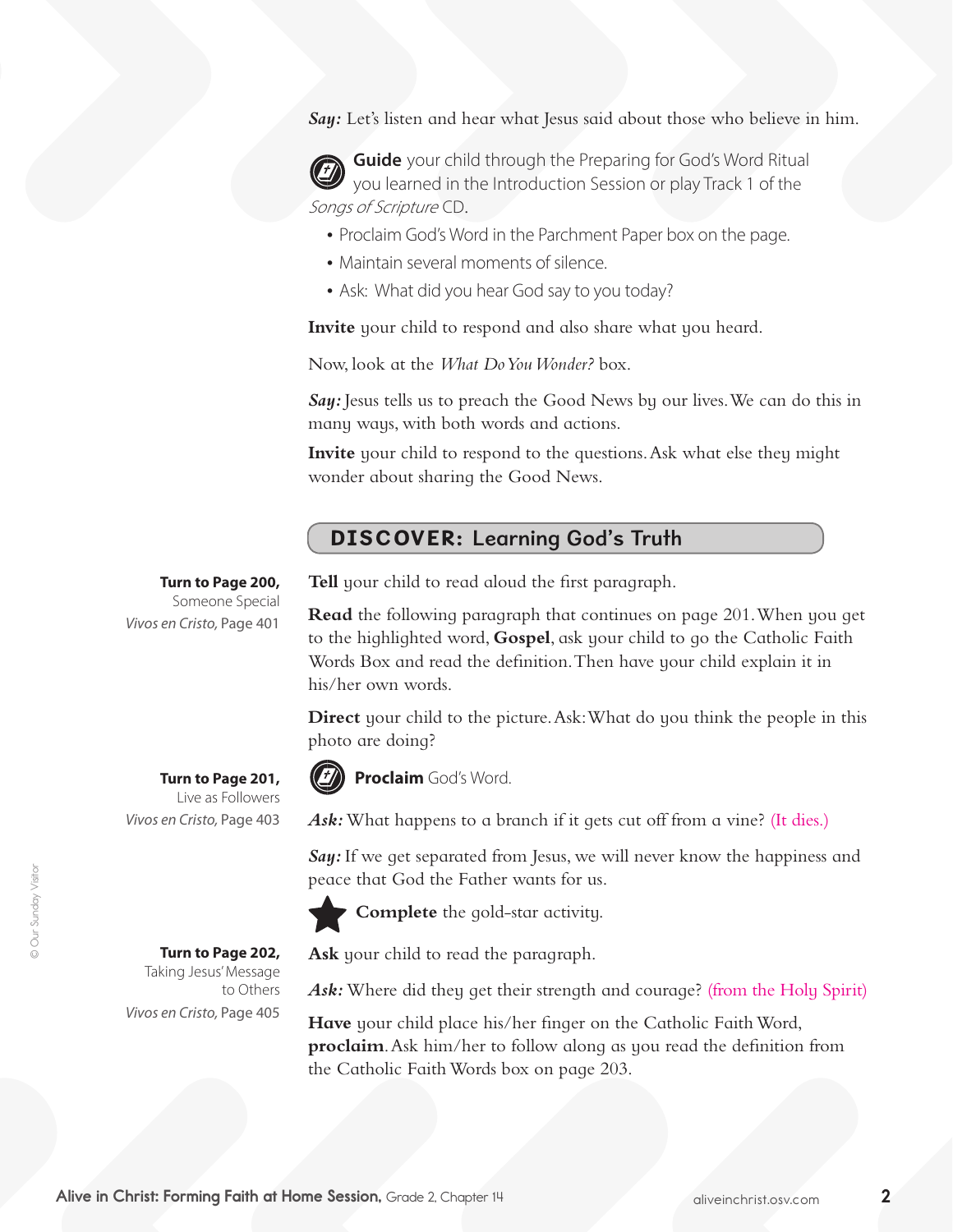

**Write** the definition for "proclaim" on a separate piece of paper. Work together to list ways to proclaim the Good News with your actions. Be sure to tell your child what you notice about his/her actions that spread God's message of love and compassion.

*Parents, Consider This: Have you ever witnessed a random act of kindness? If so, you know the deep sense of joy that overwhelms you in that moment. Or, recall a moment when you saw your child do something that made you so very proud. How hard was it not to jump for joy? Joy is the heart of the proclamation of God's Kingdom. Without joy, nothing we say or do will allow others to know the glory of our God. While the daily routine of family life is not always filled with joy, the love of God that formed us and makes us one is the joy we take into the world.* 

**Read** aloud the paragraph.

**Turn to Page 203,** Jesus' Followers Today *Vivos en Cristo,* Page 407

Ask: Who in your parish shares Jesus' message? (anyone who uses loving words and actions to tell about Jesus)

**Point** out the highlighted word and read the definition for **parish**.

**Ask** your child to read aloud the captions for each of the photos. After each caption is read, ask "How is this an example of being a follower of Jesus?"

**Discuss** ways to follow Jesus by being a helper in the parish. Help your child name other ways of helping in the parish that are not pictured on these pages, for example, being a director of religious education, a reader, or an altar server.

**Read** aloud the directions for the Connect Your Faith activity. Have your child complete the activity.

## LIVE: Living Our Faith

**Turn to Page 204,** 

Our Catholic Life *Vivos en Cristo,* Page 409

*Ask:* How is sharing your gifts a good way to share the Good News of Jesus?What special talents do you have? Affirm her/his answers.Add what gifts you have seen in her/him.

Ask: How can you use those to share the Good News?